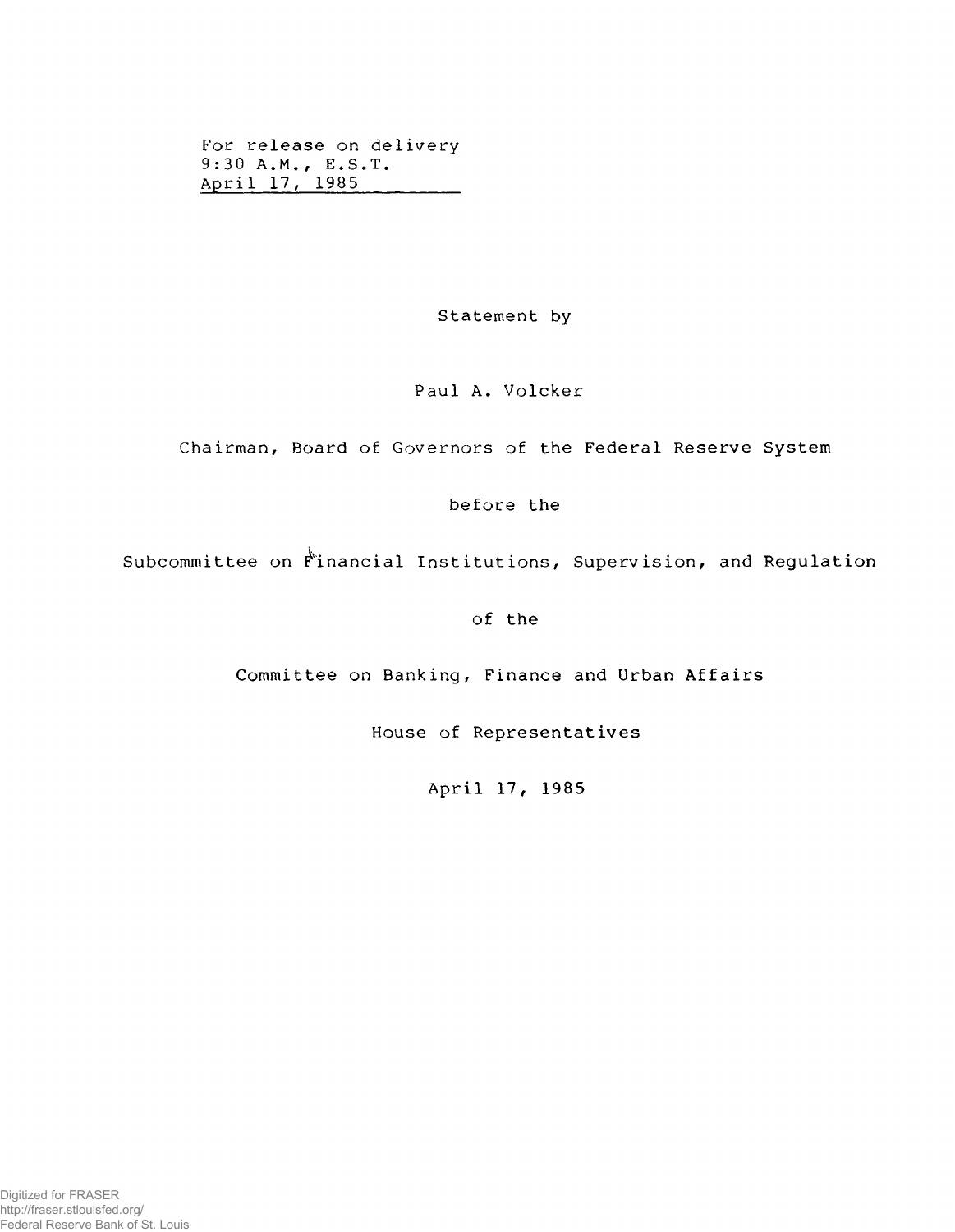I appreciate the opportunity to appear before this Subcommittee to review with you some of the issues involved in proposed banking legislation. You have requested me to focus my remarks particularly on the long- and short-term effects of chartering so-called "nonbank banks" and on the provisions of H.R. 20, the "Bank Definition Act", which addresses the proliferation of nonbank banks.

I have long supported legislation to close avenues for evasion of some of the basic tenets of public policy, incorporated in the Bank Holding Company Act, that have guided the evolution of our banking system for decades. At the same time, I want also to emphasize at the outset that, while action to close the "nonbank bank loophole" is urgently needed, I hope the Committee and the Congress will also deal in this session with other issues, ranging from powers of bank holding companies to interstate banking, that should be promptly resolved in the interest of a competitive, safe,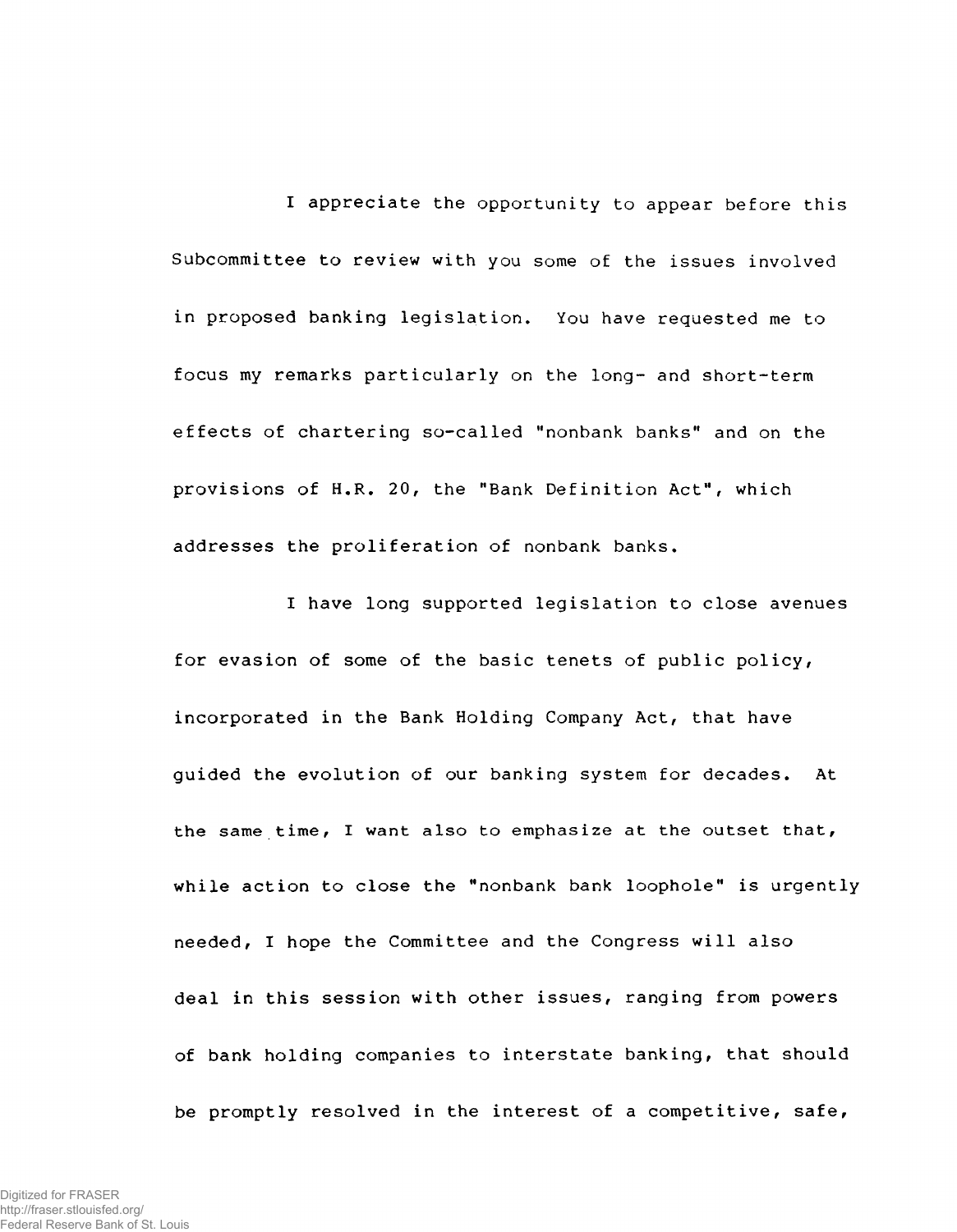and healthy banking system. Some of those points are addressed by H.R. 15, the bill sponsored by Mr. Wylie, which also deals with nonbank banks.

Public policy has long recognized that commercial banks perform a unique and critical role in the economy and the financial system. They are operators of the payments system; they are custodians of the bulk of liquid savings; they are the principal suppliers of short-term credit; and they are the critical link between monetary policy and the economy. Moreover, the fortunes of individual institutions are so intertwined that instability of one may infect another, In recognition of these circumstances, a Federal safety net -- specifically the Federal Reserve discount window and Federal deposit insurance -- has long been provided to help protect the system. Individual banks are subject to a system

 $-2-$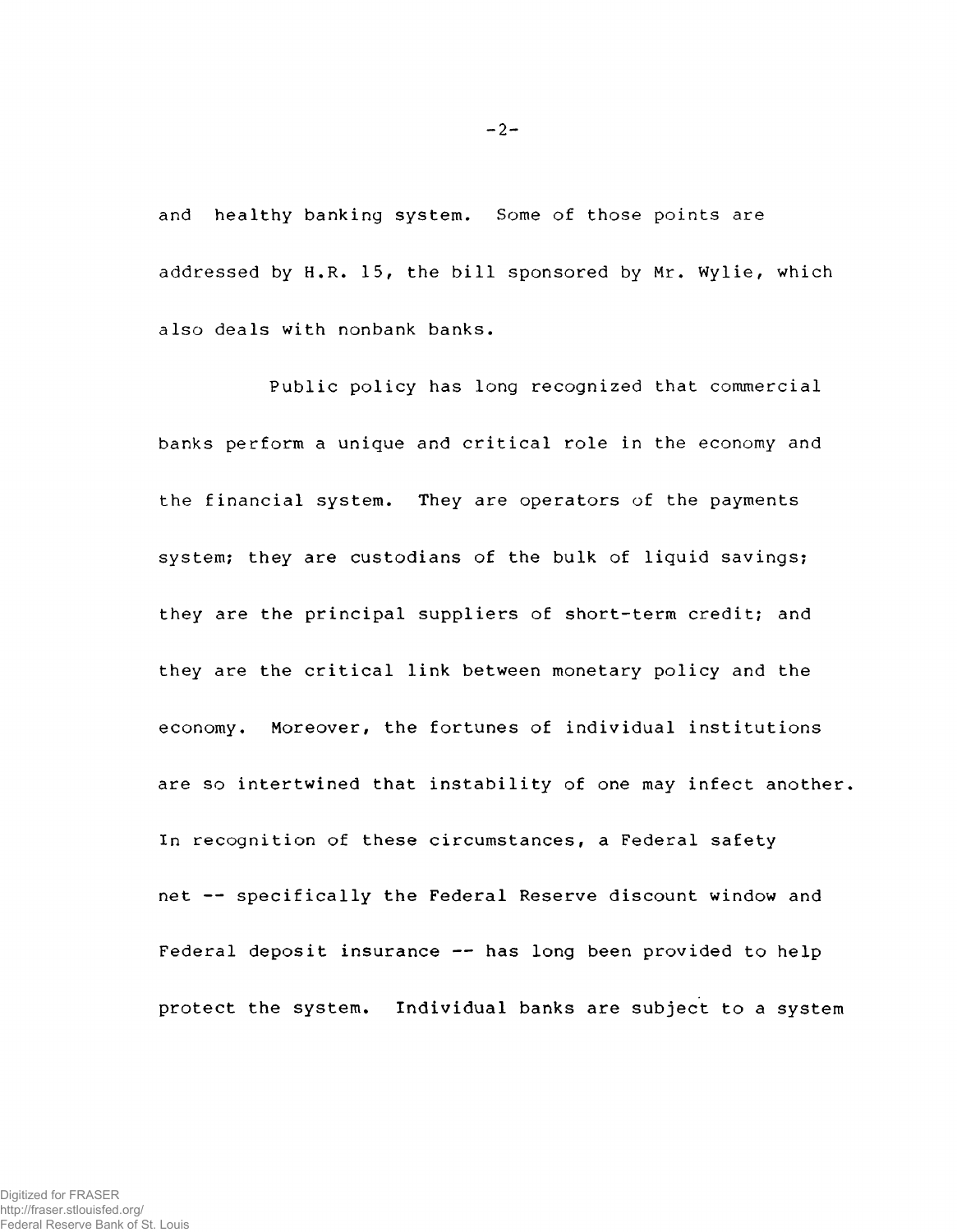of regulation and supervision to help assure their safety and soundness.

Integral to that approach, the Bank Holding Company Act allows ownership of a bank by another company only if that company engages in activities that "are closely related to banking and a proper incident thereto." That provision is designed to enforce a basic separation of banking and commerce, and thus limit conflicts of interest and avoid undue concentration of resources. The law also provides for some supervision and inspection of the holding company as a whole, recognizing that, in practice, the fortunes of one enterprise within a holding company cannot be wholly separated from those of its affiliates. The provisions of the Bank Holding Company Act also provide restrictions on interstate banking by a holding company, paralleling the restrictions on interstate branching in the MacFadden Act.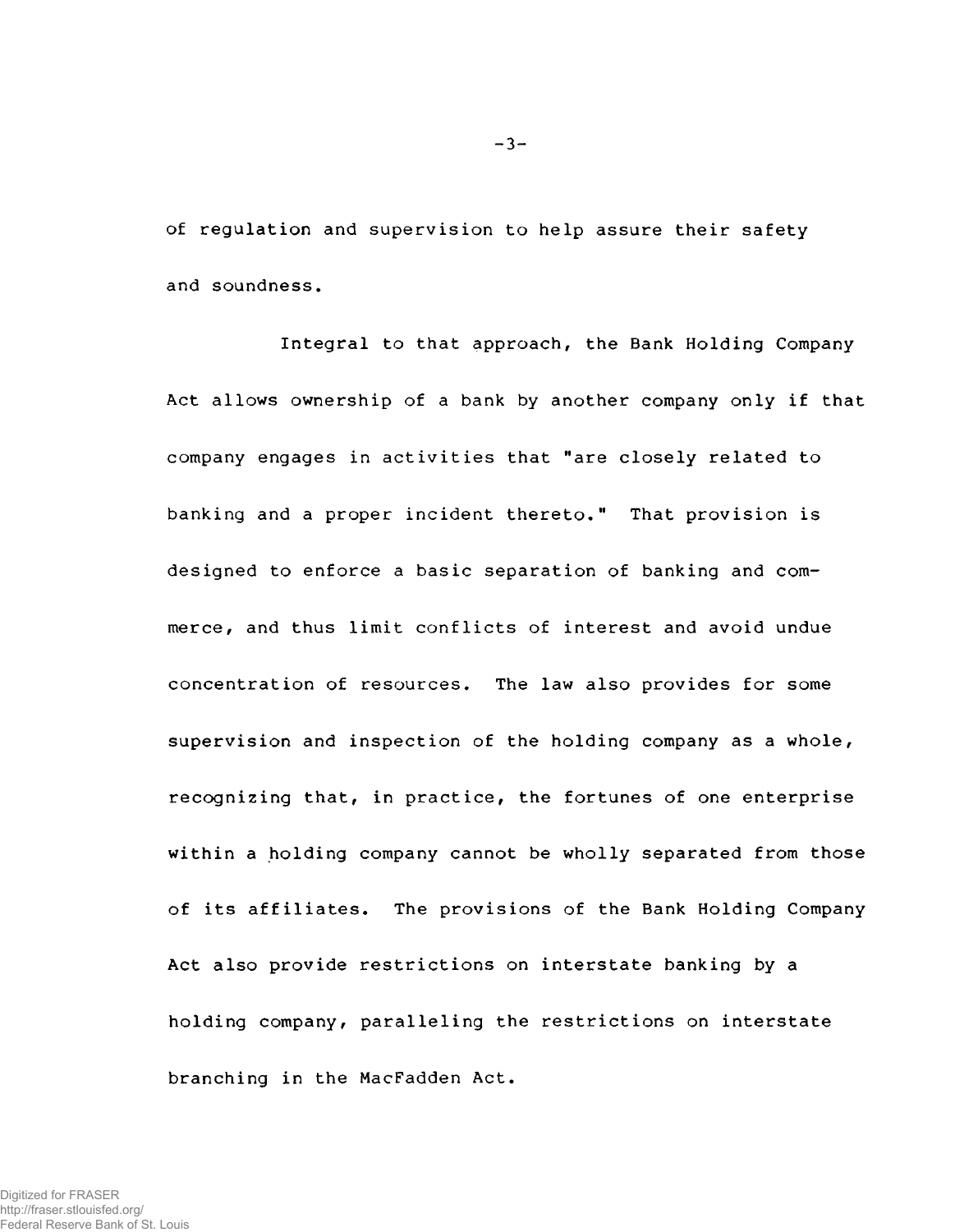In our judgment, the basic concerns about the separation of commerce and banking remain valid, and should be your point of departure today in considering the "nonbank bank' issue.

The definition of a bank is critical to a policy that sets out to separate banking and commerce and to enforce restrictions on interstate banking. The Bank Holding Company Act defines a bank as an institution that both accepts demand deposits and makes commercial loans. That definition was designed to exclude savings and industrial banks (which at the time had little or no demand deposits or other transactions accounts or commercial lending authority) and limited-purpose trust companies.

While thrift institutions today increasingly do commercial lending and can accept transactions accounts of individuals, FSLIC-insured institutions remain exempt

 $- 4 -$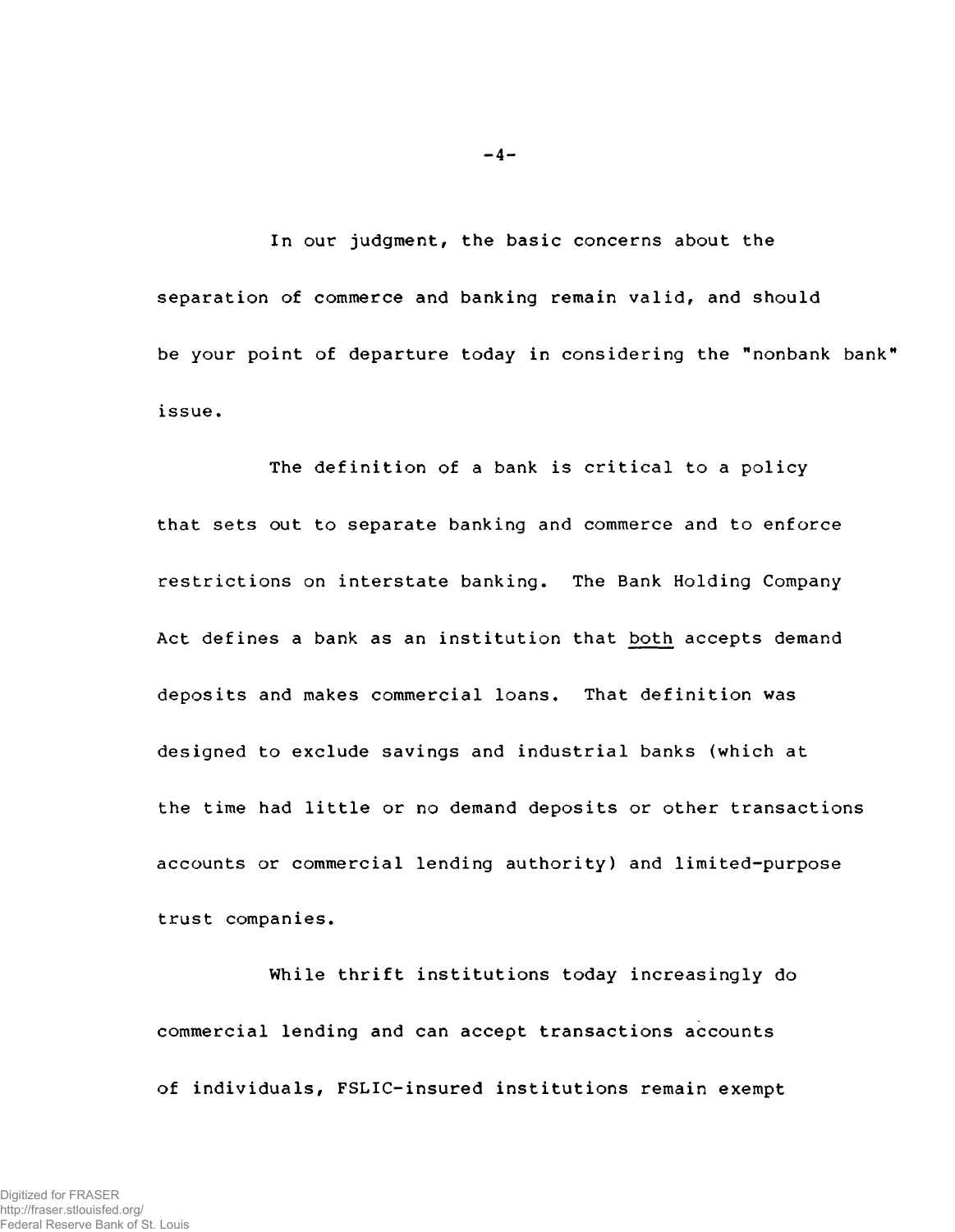under the terms of the Garn-St Germain Act passed in 1982. Moreover, as other forms of transactions accounts have developed with the basic characteristic of demand deposits, institutions with a bank charter can also take all kinds of deposits from the public (including under current court rulings NOW accounts) other than demand deposits and make commercial loans without coming under the restrictions of the Bank Holding Company Act. These are the so-called "nonbank banks," for which there have been hundreds of applications,

Specifically, one form of "nonbank bank" may be owned by any company  $-$  a steel company, a retailer, a securities firm, an insurance company, or a real estate developer. The parent company is not subject to any of the limitations of the Bank Holding Company Act designed to limit risk or conflicts of interest and to avoid unfair competition or excessive concentration of economic power. Thus, in its present guise,

 $-5-$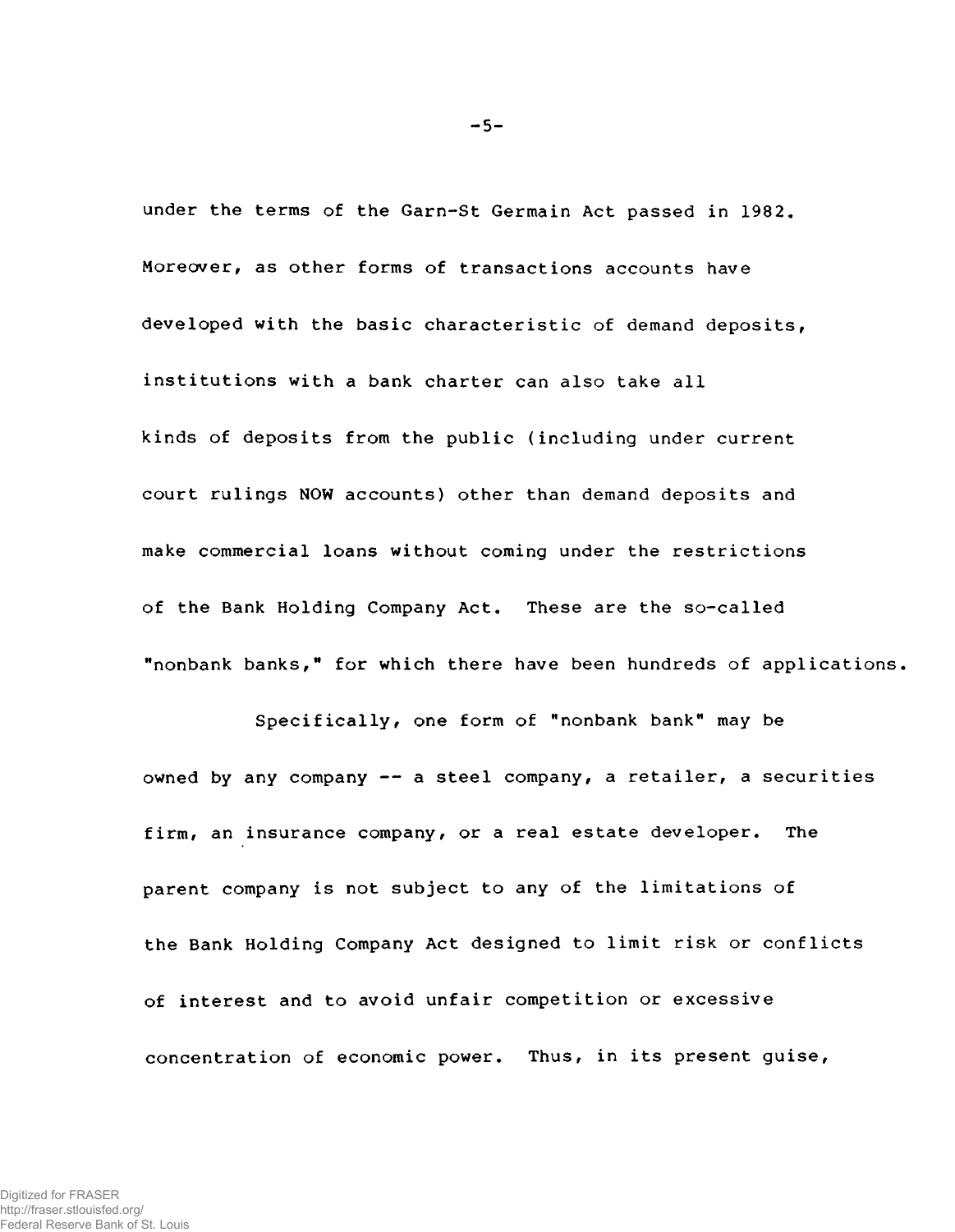**the "nonbank bank" undermines the basic separation of banking** and commerce  $\div$  a concept with deep roots in both English and **American traditions.**

**That seems to me the fundamental issue at stake in closing the "nonbank bank" loophole. By permitting commercial companies to provide through subsidiaries almost all the same functions as full service banks, and to obtain access to the payments system, the discount window, and deposit insurance, both the principle and the practical reality of the present restrictions of the Bank Holding Company Act will be seriously undermined over time. The competitive position of those banks still subject to the Act will inevitably be damaged, potentially weakening the system as a whole.**

**The "nonbank bank" is also, and today more commonly, a device by which a bank holding company, or a commercial firm,**

**-6-**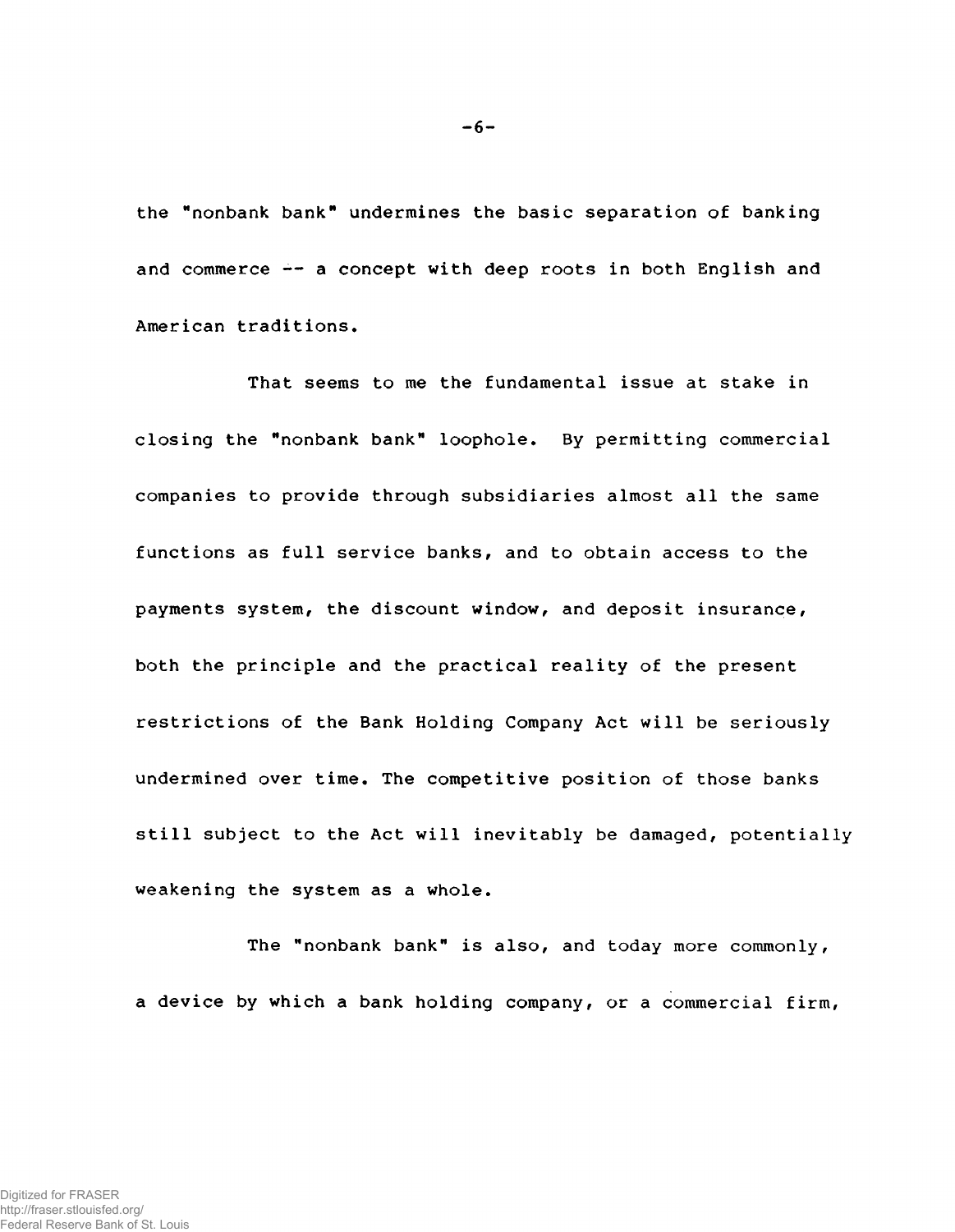can escape from the restrictions on interstate banking encompassed in the Douglas Amendment to the Bank Holding Company Act. In fact, interstate banking is a reality in many areas through Edge Act subsidiaries, loan production offices, finance company and mortgage banking affiliates, credit card operations, ATM networks, and otherwise. The nonbank bank offers the added avenue of on-site offices for a full range of consumer business or commercial lending combined with deposit taking. I will be testifying with respect to interstate banking next week, and I believe some liberalization of current restrictions is justified. However, in my judgment, that question should be approached on its own merits rather than by permitting interstate banking through an unintended "back door" device, with the inefficiencies and inequities that involves.

 $-7-$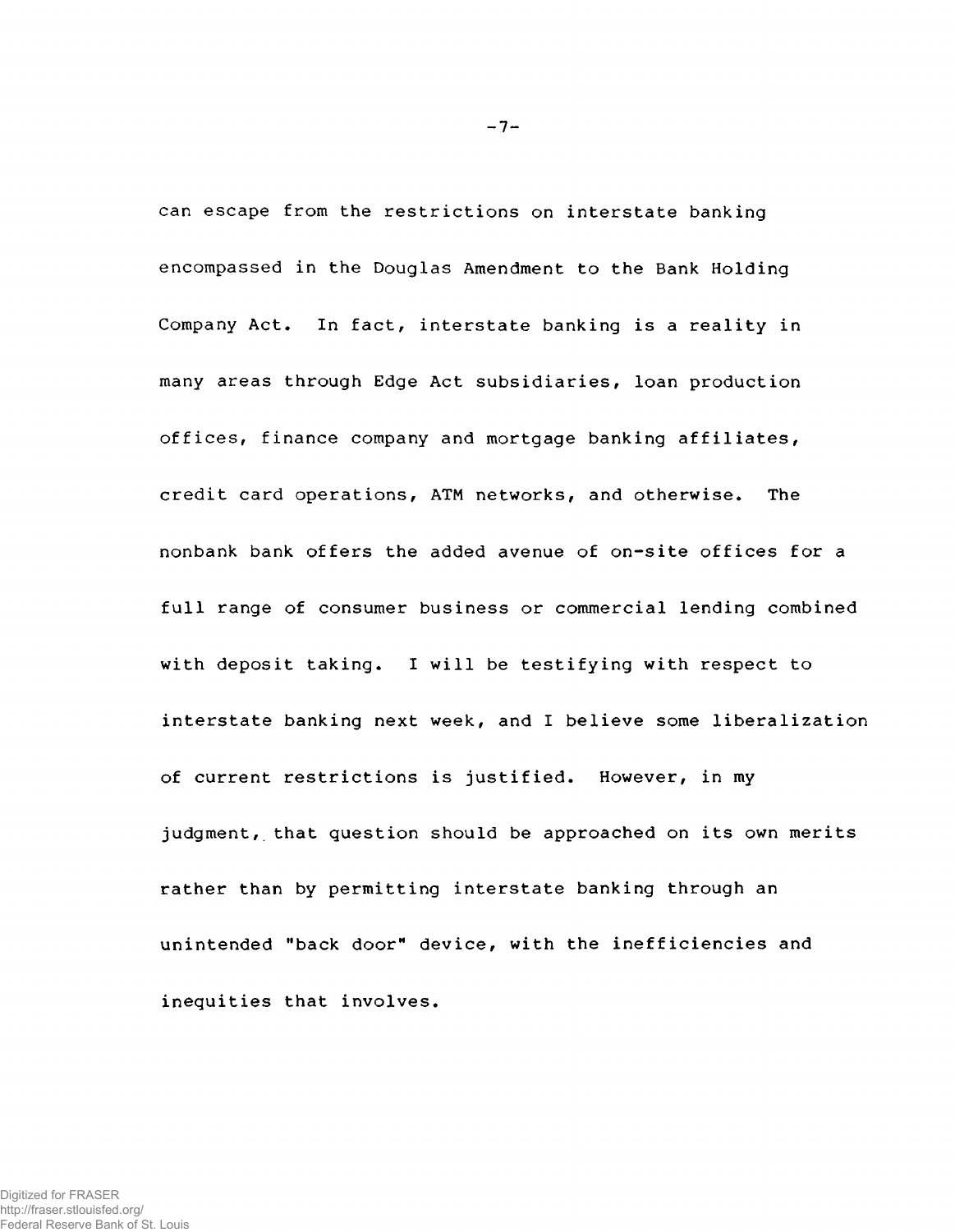I sense there is a broad consensus that it is important to preserve the basic policies of the Bank Holding Company Act and that, accordingly, it is essential to close the "nonbank bank" loophole as part of any legislative approach toward banking. Basically satisfactory legislative provisions to achieve that were contained in separate bills last year. One was reported by this Committee and another adopted by the full Senate. While detailed differences in approach were not fully resolved, it appeared that it was other provisions of proposed banking legislation, rather than basic disagreements on the "nonbank bank" question, that stymied enactment.

H.R. 20 basically follows the approach of this consensus. It broadly applies the provisions of the Bank Holding Company Act to all FDIC-insured commercial banks whatever their particular mix of business. In addition, those uninsured institutions that offer transaction accounts and make commercial loans would continue to be covered. This

 $-8-$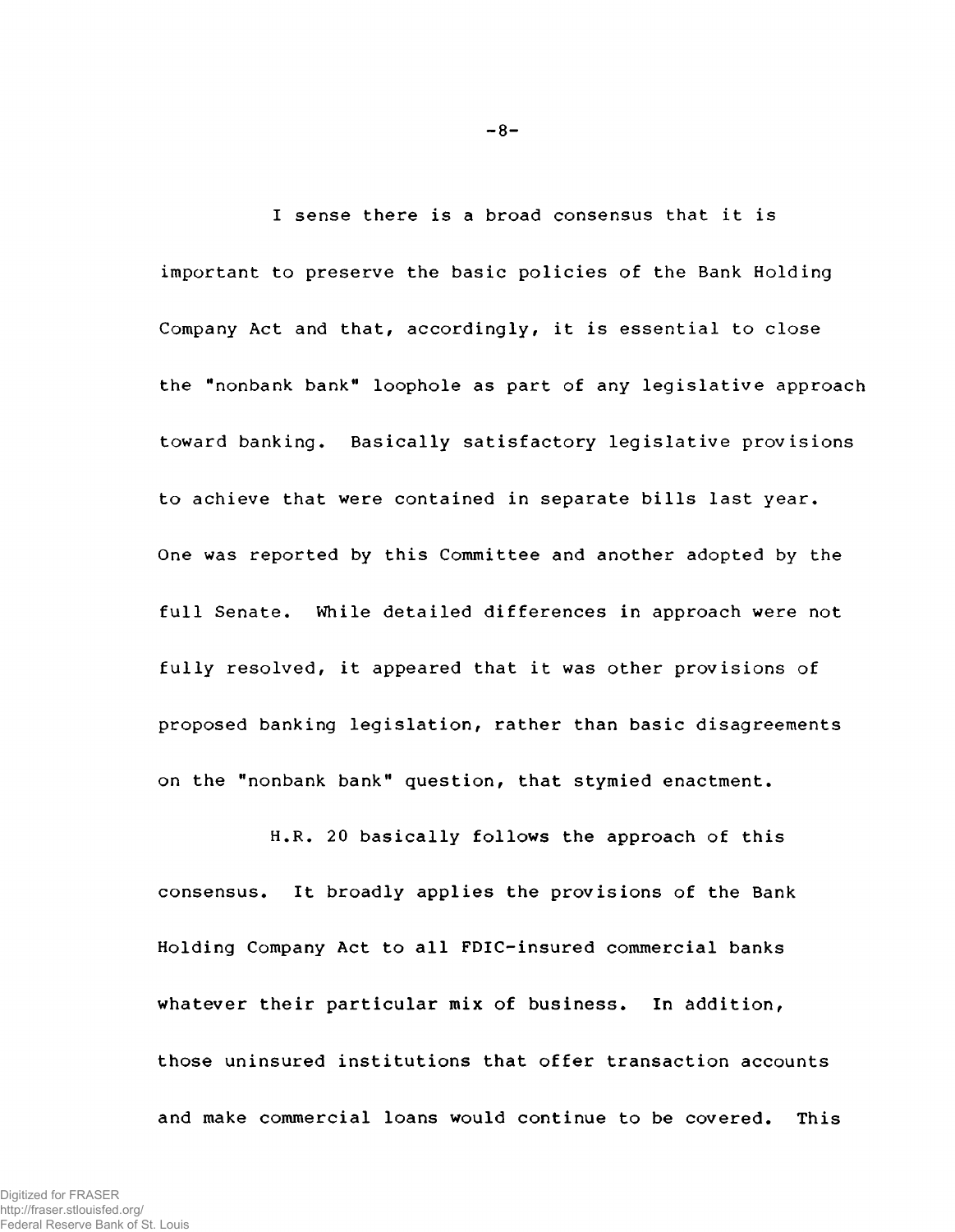approach is broadly satisfactory so far as it goes, as would be the similar provisions of H.R. 15.

Before turning to areas of omission, I would note particularly that these bills would bring so-called consumer banks clearly within the scope of the provisions of the Bank Holding Company Act. The suggestion has been made by others that banks primarily aimed at serving the consumer might be exempted from the general principle of the separation of banking and commerce and from any restrictions applicable to ordinary banks on interstate banking.

However beguilingly presented as a "family bank" proposal, such an initiative seems to me misguided. I would emphasize that the great bulk of the number of existing banks and other depository institutions are already "family" or "small business" oriented. We have in this country almost 20,000 banks and thrifts, nearly all actively competing for

 $-9-$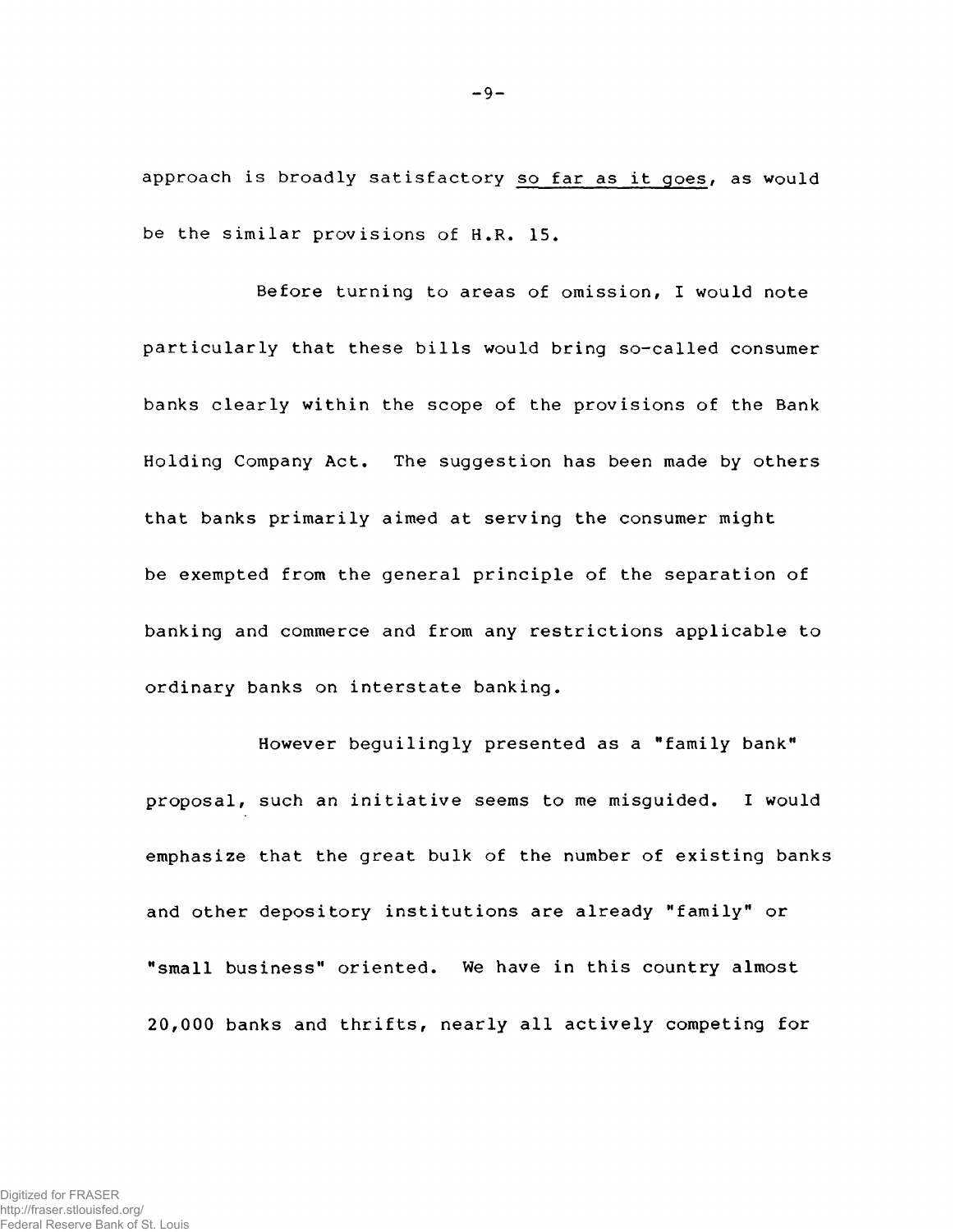consumer business. Many of them do little commercial lending; for instance, almost 20 percent of commercial banks have 5 percent or less of their assets in loans to businesses, and nearly half have less than 20 percent of assets in such loans.

I see no justification for permitting commercial, industrial or securities firms to compete with these institutions for insured deposits and other banking services under different ground rules as to ownership. The effect could only be to undermine the public policy objectives incorporated in the Bank Holding Company Act generally, and there would be the appearance and reality of unfair competition with banks subject to the Act.

Do we really want, for example, a retail business to be able to gather deposits under the protection of Federal insurance and to use those deposits to fund a credit card they sponsor more cheaply than retailing competitors? Do we want to bless interstate consumer banking simply because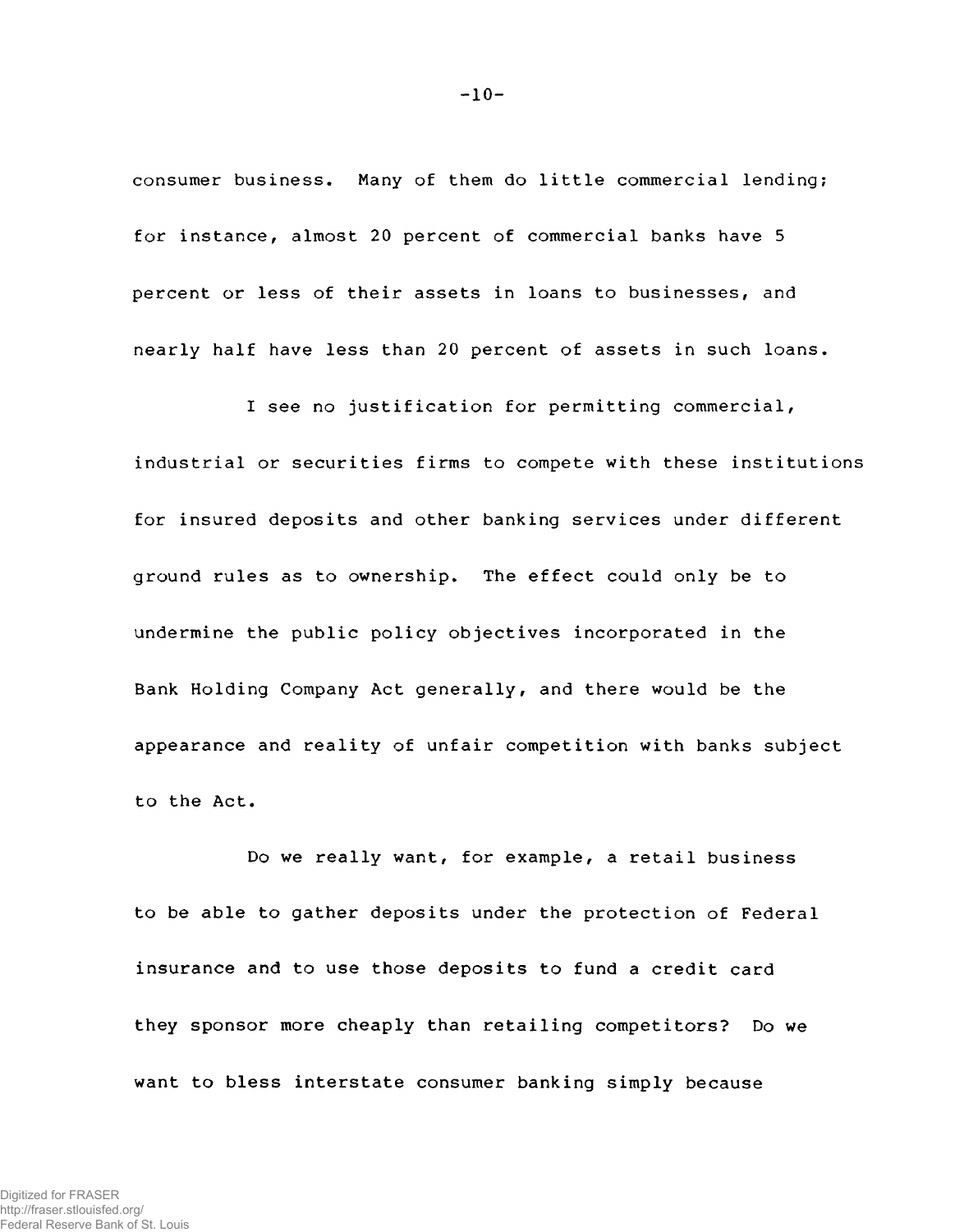**there is a non-bank owner? Do we want to encourage joint marketing efforts and "tie-ins," implicit or explicit?**

**If we are not sensitive to these concerns, then what is the justification for the present restrictions in the Bank Holding Company Act?**

**Some of the "family bank" concepts propose a kind of sugar coating in the form of higher capitalization, "lifeline" banking requirements, and rules requiring prompt deposit availability. If these are indeed valid objectives of legislation — and I make no judgment on that point now then it seems to me the legislation should apply to all depository institutions and not to just a special few.**

**In other respects, I believe the coverage of H.R. 20 must be broadened. As drafted, H.R. 20 has no provision with respect to the treatment of thrift institutions savings banks and savings and loans.**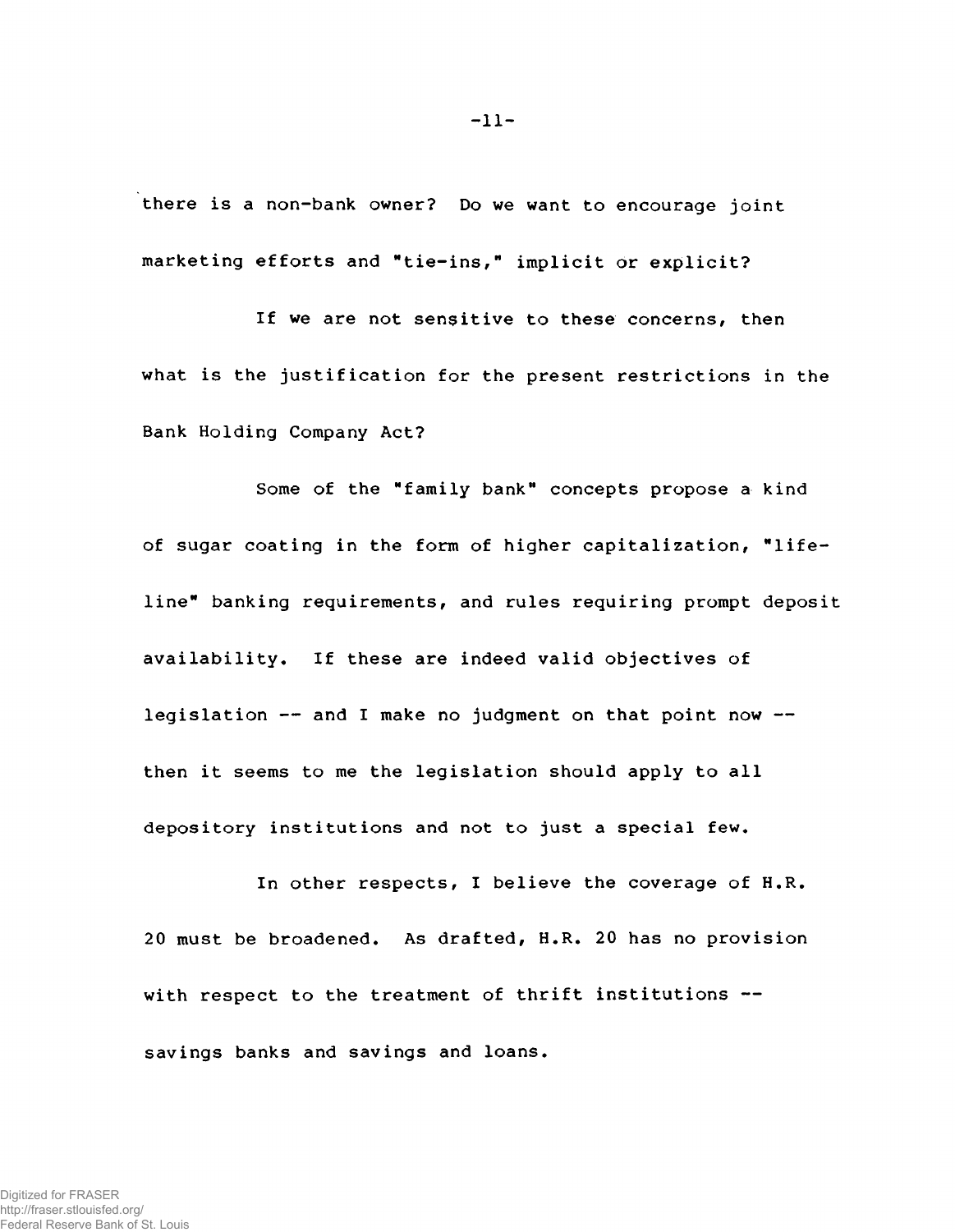**For some federally insured thrifts — namely, those owned by multiple savings and loan holding companies — no legislative action appears required since their holding companies would remain subject to the Savings and Loan Holding Company Actf which has restrictions similar to those of the** Bank Holding Company Act. However, others--including FDIC**insured savings banks and privately insured thrifts—would be subject to neither act, and unitary S&L's may engage in substantial nonresidential lending activities without any limitations on the commercial or industrial activities of** their corporate owners. Left unattended, the effect would **plainly be to deflect the energies now reflected in "nonbank banking" into banking in the guise of thrift institutions — "nonthrift thrifts."**

**In recent years, powers available to thrifts have become much more like those available to banks, and indeed the range of thrift powers today, particularly those of state-**

**-12-**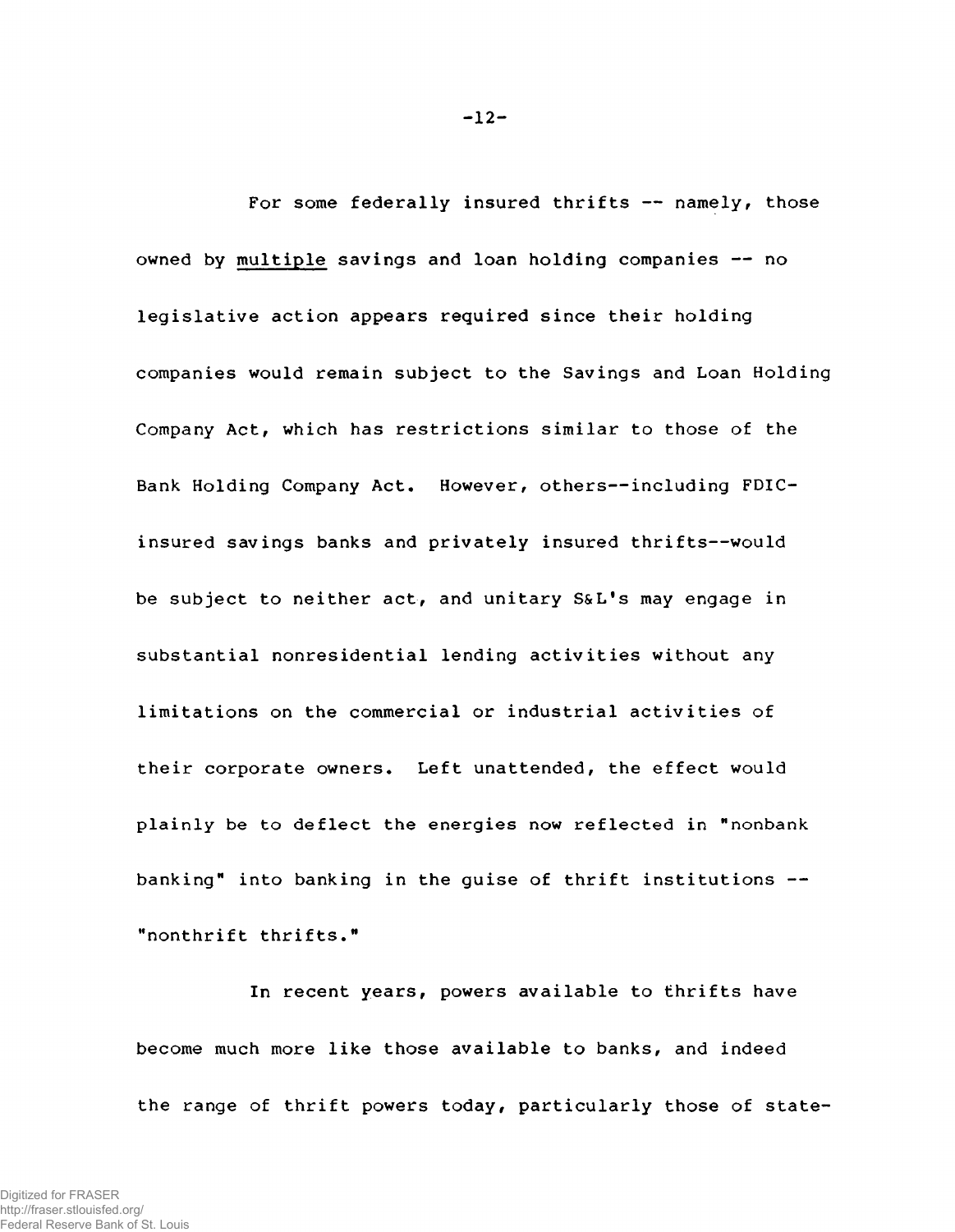**chartered institutions, often exceeds that of banks. Paralleling that development, there has also been increasingly clear recognition of the need to adopt rules to assure** reasonably comparable regulatory treatment.

**Considerations of competitive equity alone dictate that the privileges off and restrictions on, banks and thrifts** be brought into a more coherent relationship. But it is not **just a matter of competitive equity. Restrictions on powers of bank holding companies and on "nonbank banks<sup>11</sup> will inevitably be undercut, and rapidly, to the extent thrift institutions with banking powers can simply substitute as a vehicle for undertaking a wide range of banking services, violating the basic separation of banking and commerce.**

**I recognize that there are difficult questions posed by firms that already have operations on both sides of**

**-13-**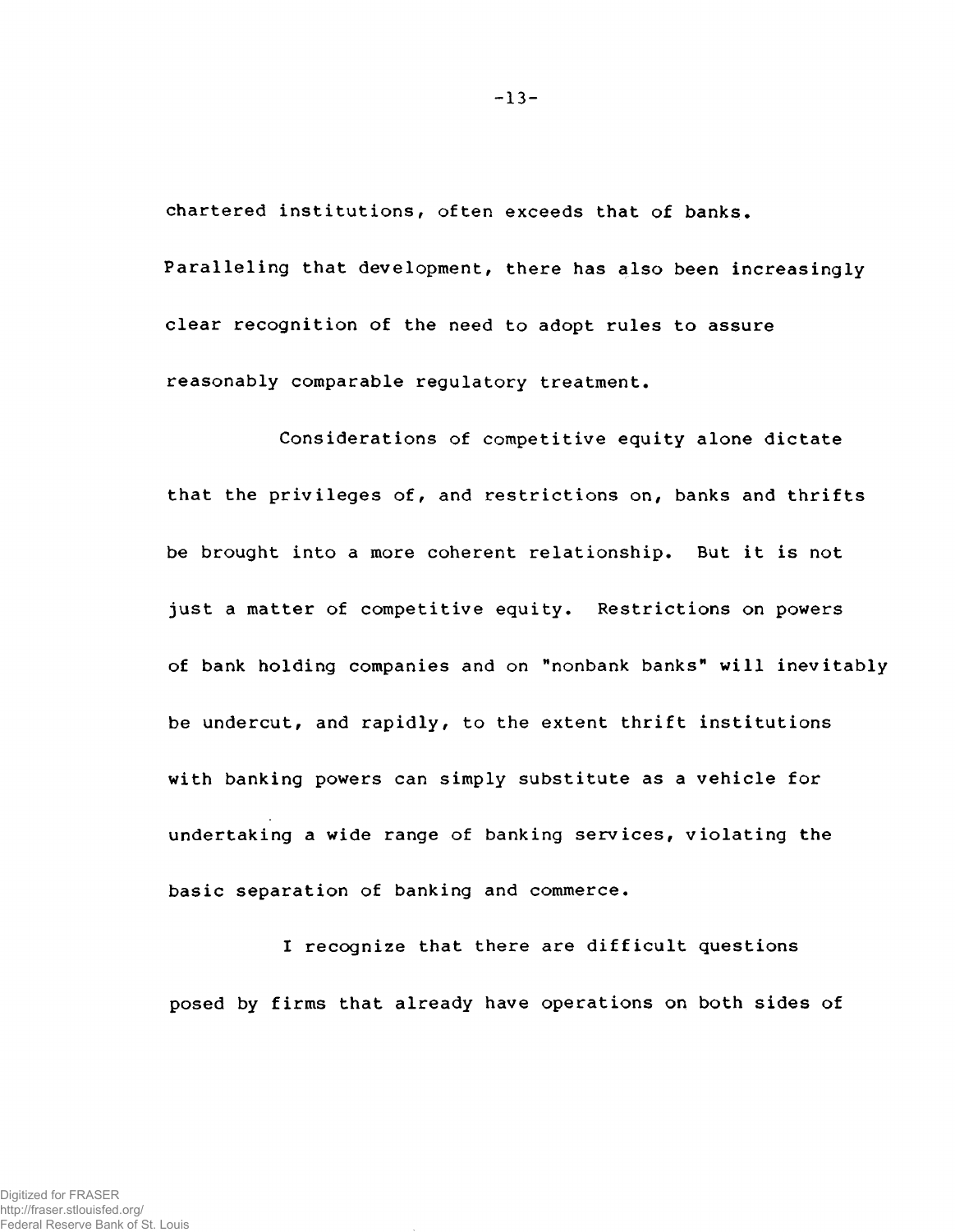the line between commerce and "thrift banking." A number of industrial or commercial firms own thrifts, and operate those thrifts as separate and distinct entities without significant problems arising. Those combinations might logically be permitted to continue on their present basis. However, in the environment we now face, these questions need to be approached with an eye toward the future, and a firm policy established with respect to which new combinations are acceptable and which are not.

To deal with this problem, we have suggested that only those thrifts that have a high percentage of their assets in home mortgages should be exempt from the same rules as to ownership applicable to banks and multiple S&L holding companies. We have suggested that present law be strengthened to require that such a "qualified" thrift institution have at least 65 percent of its assets in residential mortgages or housing-related investments.

 $-14-$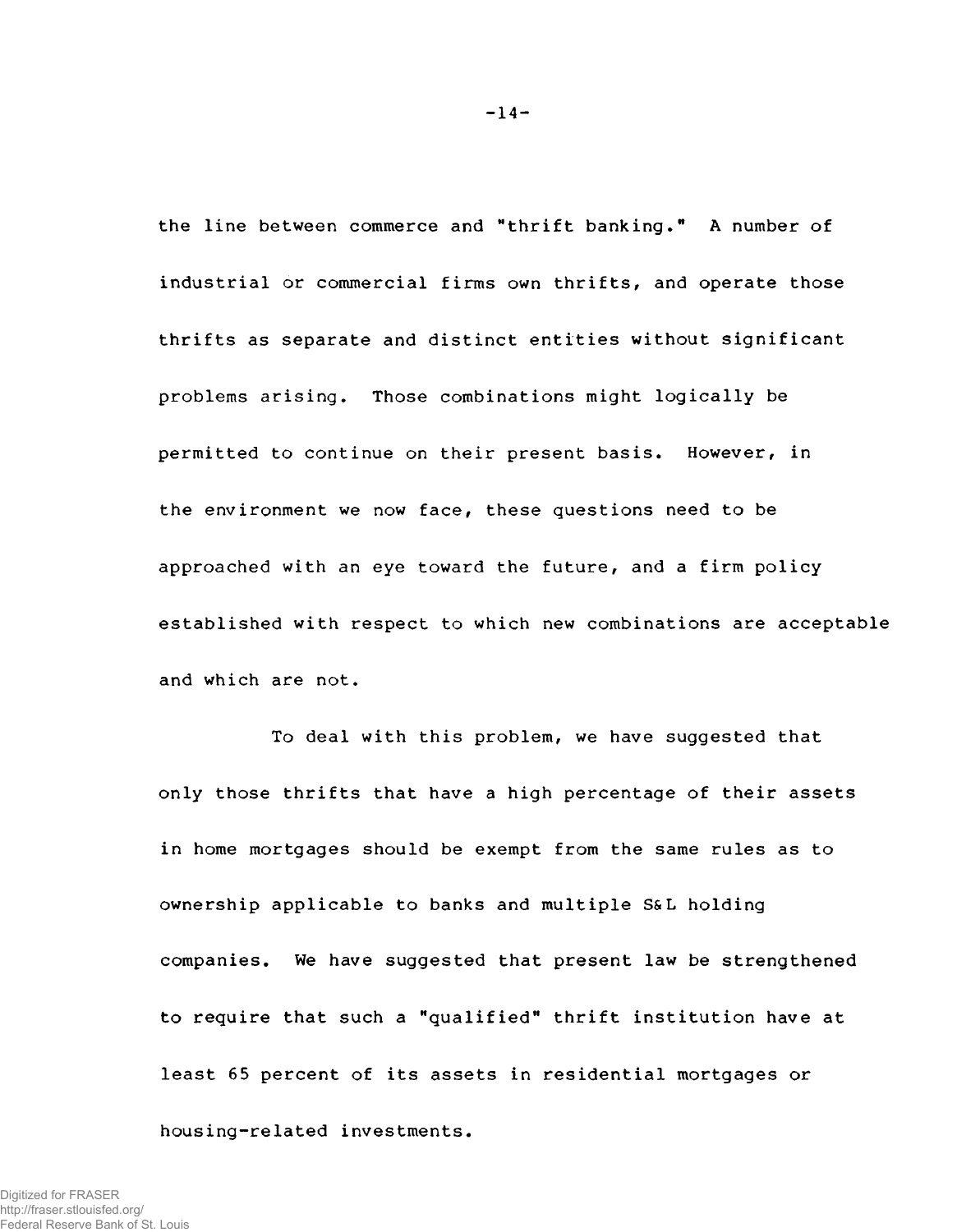I do not believe there is a sound rationale for including residential mortgage originations and sales in such a calculation. Commercial banks, mortgage banks, and others are all active mortgage originators. The distinguishing characteristic of an S&L and many savings banks historically  $$ and the characteristic that historically has justified special Federal support -- was that they devoted relatively large portions of their own resources to support housing, believe that a substantial commitment to investment in housing should continue to be the test for exemption from certain policies embodied in the Bank Holding Company Act and the Savings and Loan Holding Company Act for multiple S&L holding companies. Furthermore, any holdings of liquidity included in a thrift test should be confined to amounts legally required,

A further step is necessary to limit conflicts of interest and tie-ins when a qualified thrift has a commercial owner. Specifically, joint marketing of services and products

-15-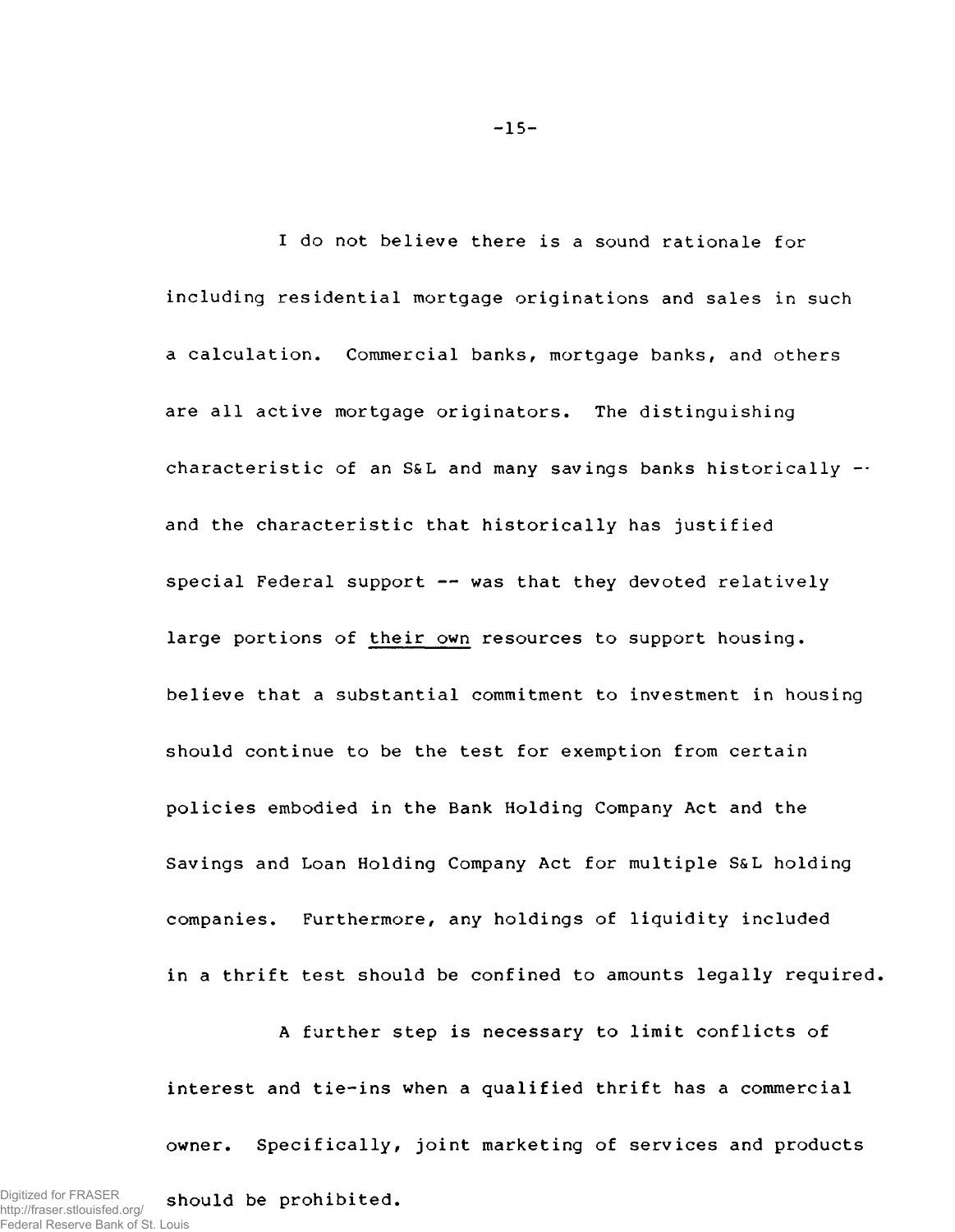I am not suggesting that "nonthrift thrifts" need be brought under the Bank Holding Company Act administered by the Federal Reserve. I am suggesting that institutions that have essentially the same characteristics as commercial banks should have broadly parallel restrictions on combinations with commercial firms, and those restrictions be administered by the appropriate regulator -- for savings and loans and Federal Savings Banks, the Federal Home Loan Bank Board. Moreover, we calculate about three-quarters of all savings and loans would meet the thrift test I have proposed today, and thus would not be restricted as to commercial ownership.

H.R. 20 does not prohibit an affiliation of thrift institutions and non-member banks with securities firms. That existing loophole in the Glass-Steagall Act should be closed in the interest of competitive equity and the purposes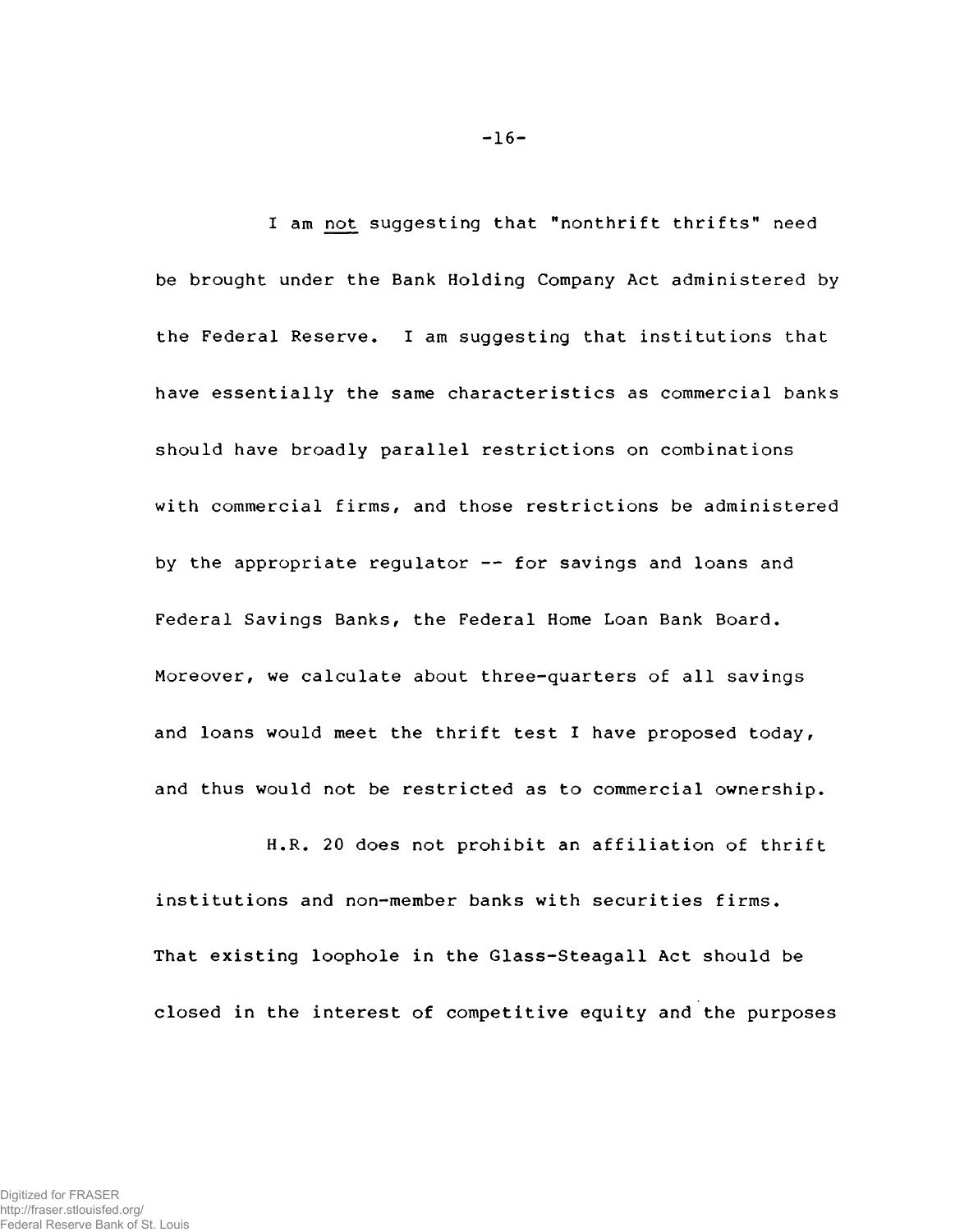of the Glass-Steagall Act. Such a provision has been recommended by the Federal Home Loan Bank Board with respect to thrifts.

In all these areas, appropriate transition periods should be provided, and other detailed questions would need to be resolved. We would be glad to work with the Committee in developing such provisions.

Finally, Mr. Chairman, I would like to comment on the provision of the bill which grandfathers certain nonbank banks acquired on or before July 1, 1983. You and the Chairman of the Senate Banking Committee have strongly supported July 1, 1983, as the appropriate date for grandfathering nonbank banks. I would point out that, even before that date, institutions were well aware that the nonbank bank loophole was a matter of policy and Congressional concern.

We have reviewed both the institutions that would be subject to grandfathering and the activities that are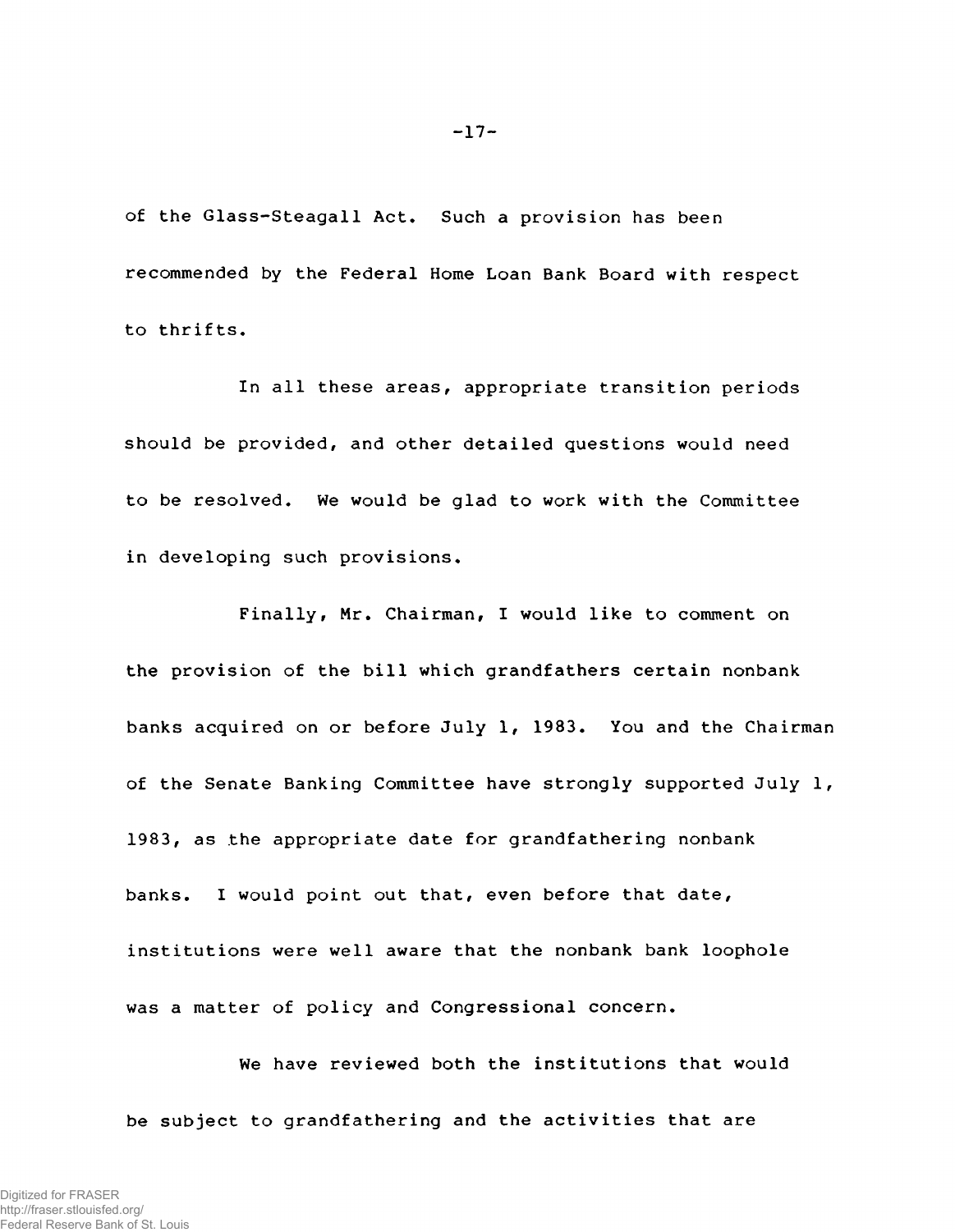conducted by them. As far as we can determine, H.R. 20 would grandfather about 24 FDIC-insured nonbank banks; most of these are small in asset size, with at least 10 essentially engaged in trust activities and six or seven in credit card operations. Given this situation, we believe that grandfathering as of the July 1, 1983 date, subject to appropriate conditions to assure that their grandfather status is not abused by expansion geographically or otherwise, would not be inconsistent with the objectives of the Act.

Should the grandfather date be moved toward the current date, an increasing number of insurance, securities, and retail firms that were fully on notice about the likelihood of Federal legislation would be permitted to retain bank operations. It is our understanding that few of these institutions have yet made substantial investments, and the

-18-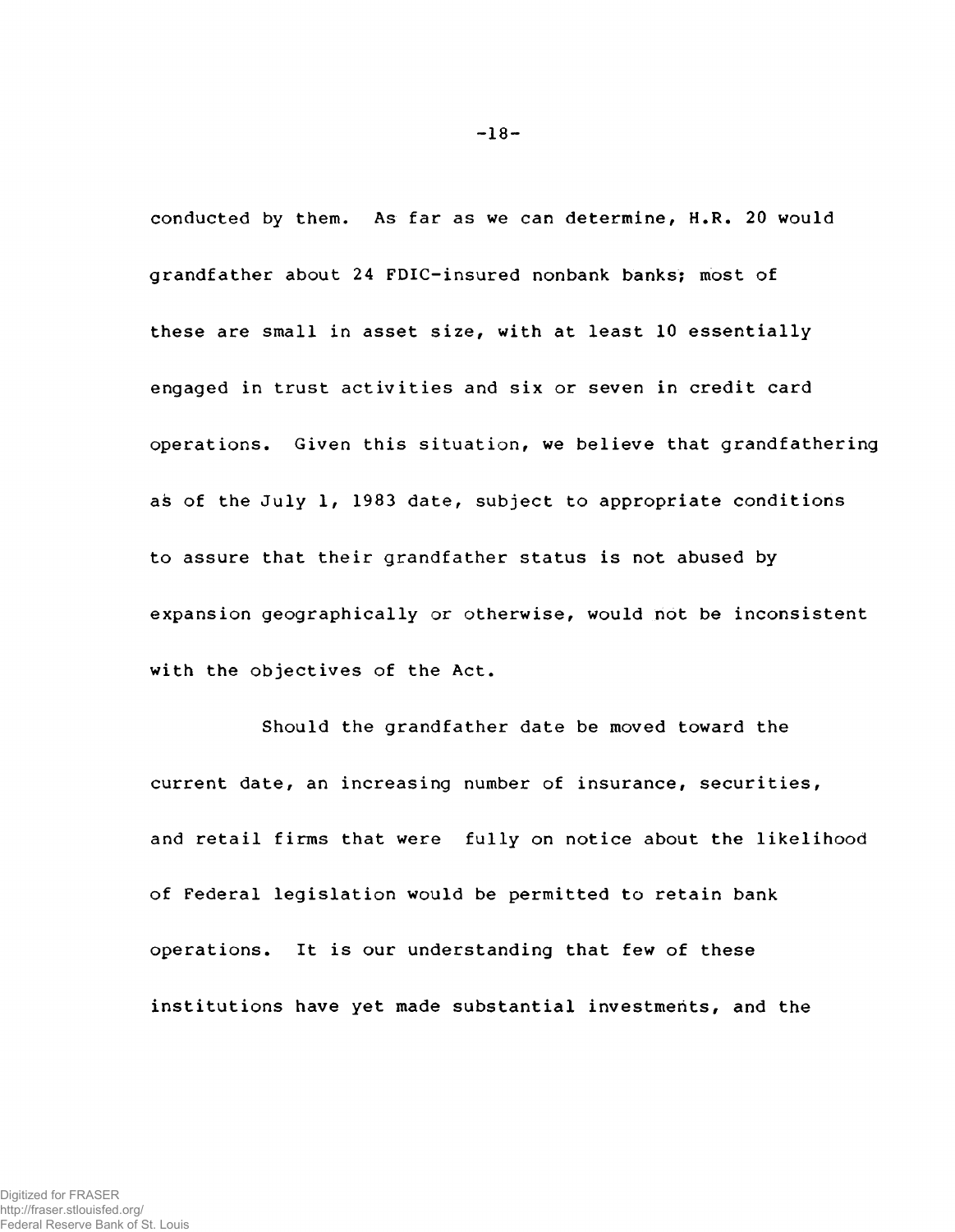larger number of charter rights that would be involved would increasingly impair the objectives sought by H.R. 20.

In concluding my testimony, I would note that one Federal District Court in Florida has enjoined the Comptroller from issuing final nonbank bank charters because it found, as a matter of law, that the National Banking Act does not permit the Comptroller to issue a charter which does not provide for the exercise of full National banking powers. As a result of that decision, final National bank charters for new nonbank banks are not currently possible, and the Federal Reserve Board has suspended processing such applications by bank holding companies. However, state-chartered nonmember "nonbank banks" can still be created. While final disposition of the legal issues involved for the National banks may take some time, any reversal of the District Court opinion will quickly touch off a flood of new National nonbank banks.